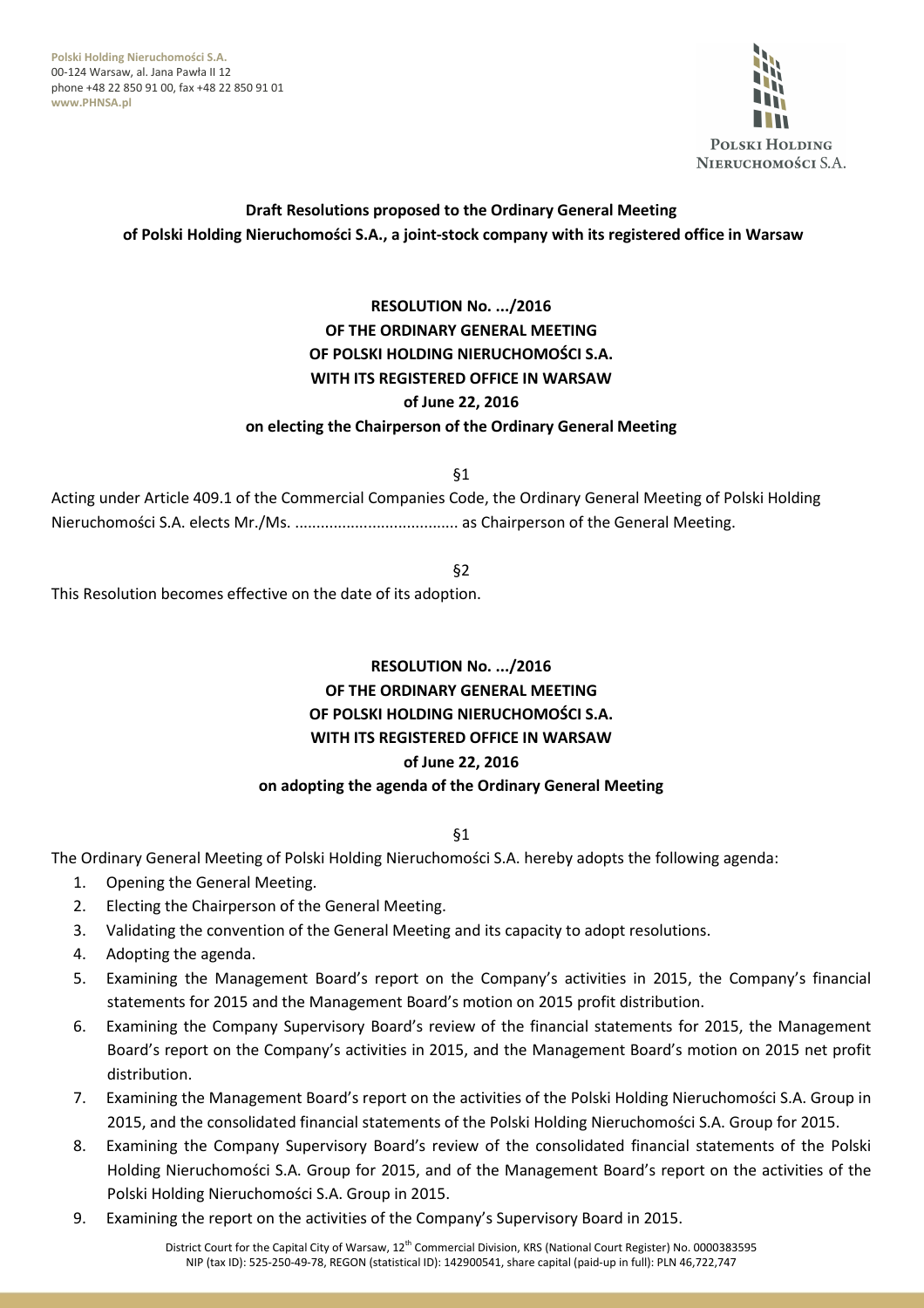- 10. Adopting the resolutions concerning:
	- a) approval of the Company's financial statements for 2015
	- b) approval of the Management Board's report on the Company's activities in 2015
	- c) approval of the consolidated financial statements of the Polski Holding Nieruchomości S.A. Group for 2015
	- d) approval of the Management Board's report on the activities of the Polski Holding Nieruchomości S.A. Group in 2015
	- e) distribution of FY2015 profit and setting the dividend record date and dividend payment date
	- f) granting discharge to Members of the Company's Management Board for 2015
	- g) granting discharge to Members of the Company's Supervisory Board for 2015
- 11. Closing the General Meeting.

#### §2

This Resolution becomes effective on the date of its adoption.

# **RESOLUTION No. .../2016 OF THE ORDINARY GENERAL MEETING OF POLSKI HOLDING NIERUCHOMOŚCI S.A. WITH ITS REGISTERED OFFICE IN WARSAW of June 22, 2016**

#### **on approval of the Company's financial statements for 2015**

Acting under Article 393.1 and Article 395.2.1 of the Commercial Companies Code, as well as Article 53.1 of the Accounting Act of September 29, 1994, as well as § 47.1.1 of the Articles of Association of Polski Holding Nieruchomości S.A. (the "Company"), the Ordinary General Meeting decides as follows:

§1

The Ordinary General Meeting, after consideration, approves the Company's financial statements for the financial year 2015, covering the period from January 1, 2015 to December 31, 2015, consisting of the following documents:

- − Statement of financial position as of December 31, 2015
- − Statement of comprehensive income in the year ended on December 31, 2015
- − Statement of changes in equity in the year ended on December 31, 2015
- − Statement of cash flows in the year ended on December 31, 2015
- − Accounting policy and notes.

#### §2

This Resolution becomes effective on the date of its adoption.

### **RESOLUTION No. .../2016 OF THE ORDINARY GENERAL MEETING**

#### **OF POLSKI HOLDING NIERUCHOMOŚCI S.A.**

#### **WITH ITS REGISTERED OFFICE IN WARSAW**

#### **of June 22, 2016**

#### **on approval of the Management Board's report on the Company's activities in 2015**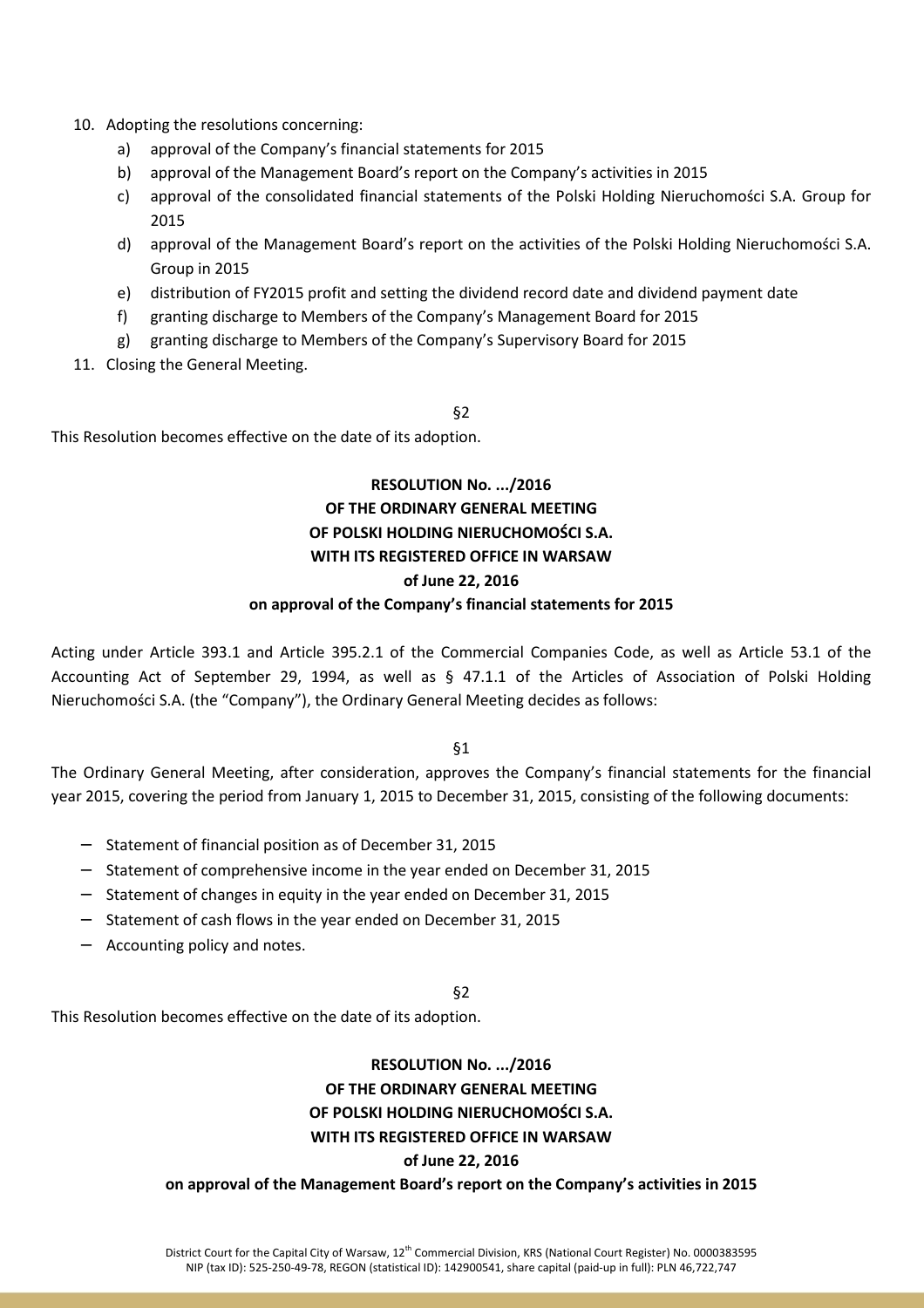Acting under Article 393.1 and Article 395.2.1 of the Commercial Companies Code, as well as § 47.1.1 of the Articles of Association of Polski Holding Nieruchomości S.A. (the "Company"), the Ordinary General Meeting decides as follows:

§1

The Ordinary General Meeting, after consideration, approves the Management Board's report on the Company's activities in the financial year 2015, covering the period from January 1, 2015 to December 31, 2015.

§2

This Resolution becomes effective on the date of its adoption.

### *Justification to the draft Resolution:*

- − *on approval of the Company's financial statements for 2015*
- − *on approval of the Management Board's report on the Company's activities in 2015*

*The Management Board of Polski Holding Nieruchomości S.A. puts forward to the Ordinary General Meeting a motion to consider and approve the Company's financial statements and the Management Board's report on the Company's activities in 2015. On May 20, 2016, the Supervisory Board passed Resolutions No. 55/05/2016 and 56/05/2016, expressing positive opinions on the Company's financial statements and the Management Board's report on the Company's activities in 2015.* 

# **RESOLUTION No. .../2016 OF THE ORDINARY GENERAL MEETING OF POLSKI HOLDING NIERUCHOMOŚCI S.A. WITH ITS REGISTERED OFFICE IN WARSAW of June 22, 2016**

### **on approval of the consolidated financial statements of the Company's Group for 2015**

Acting under Article 63c.4 of the Accounting Act of September 29, 1994, as well as Article 395.5 of the Commercial Companies Code, as well as § 47.1.1 of the Articles of Association of Polski Holding Nieruchomości S.A. (the "Company"), the Ordinary General Meeting decides as follows:

§1

The Ordinary General Meeting, after consideration, approves the consolidated financial statements of the Company's Group for the financial year 2015, covering the period from January 1, 2015 to December 31, 2015, consisting of the following documents:

- − Consolidated statement of financial position as of December 31, 2015
- − Consolidated statement of comprehensive income in the year ended on December 31, 2015
- − Consolidated statement of changes in equity in the year ended on December 31, 2015
- − Consolidated statement of cash flows in the year ended on December 31, 2015
- − Accounting policy and notes.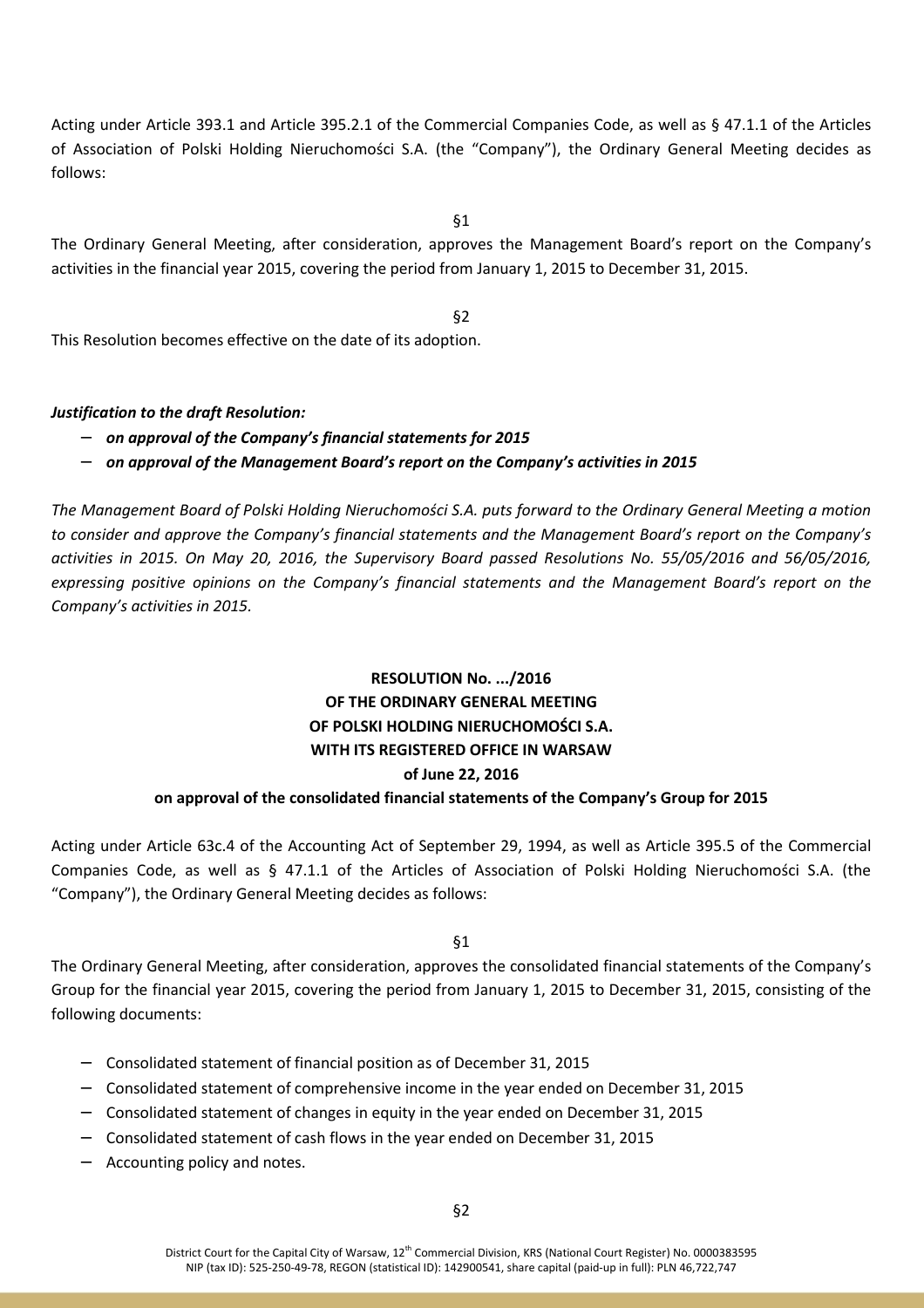This Resolution becomes effective on the date of its adoption.

# **RESOLUTION No. .../2016 OF THE ORDINARY GENERAL MEETING OF POLSKI HOLDING NIERUCHOMOŚCI S.A. WITH ITS REGISTERED OFFICE IN WARSAW of June 22, 2016**

#### **on approval of the Management Board's report on the activities of the PHN Group in 2015**

Acting under § 47.1.1 of the Articles of Association of Polski Holding Nieruchomości S.A. (the "Company"), the Ordinary General Meeting decides as follows:

§1

The Ordinary General Meeting approves the Management Board's report on the activities of the PHN Group in 2015, covering the period from January 1, 2015 to December 31, 2015.

§2

This Resolution becomes effective on the date of its adoption.

#### *Justification to the draft Resolution:*

- − *on approval of the consolidated financial statements of the Company's Group for 2015*
- − *on approval of the report on the activities of the PHN Group in 2015*

*The Management Board of Polski Holding Nieruchomości S.A. puts forward to the Ordinary General Meeting a motion to consider and approve the consolidated financial statements and the Management Board's report on the activities of the PHN Group in 2015. On May 20, 2016, the Supervisory Board passed Resolutions No. 58/05/2016 and 59/05/2016, expressing positive opinions on the consolidated financial statements and the Management Board's report on the activities of the PHN Group in 2015.* 

# **RESOLUTION No. .../2016 OF THE ORDINARY GENERAL MEETING OF POLSKI HOLDING NIERUCHOMOŚCI S.A. WITH ITS REGISTERED OFFICE IN WARSAW of June 22, 2016**

### **on distribution of FY2015 profit and setting the dividend record date and dividend payment date**

Acting under Article 395.2.2 of the Commercial Companies Code, as well as § 47.1.3 of the Articles of Association of Polski Holding Nieruchomości S.A., the Ordinary General Meeting decides as follows:

§1

The Ordinary General Meeting decides that:

- 1. The Company's profit gained in 2015, in the amount of PLN 48,481,893.58, shall be distributed as follows:
	- the amount of PLN 19,623,553.74 shall be used for paying a dividend to the Company shareholders;
	- − the amount of PLN 28,858,339.84 shall be allocated to supplementary capital.
- 2. The dividend amount per share shall be PLN 0.42.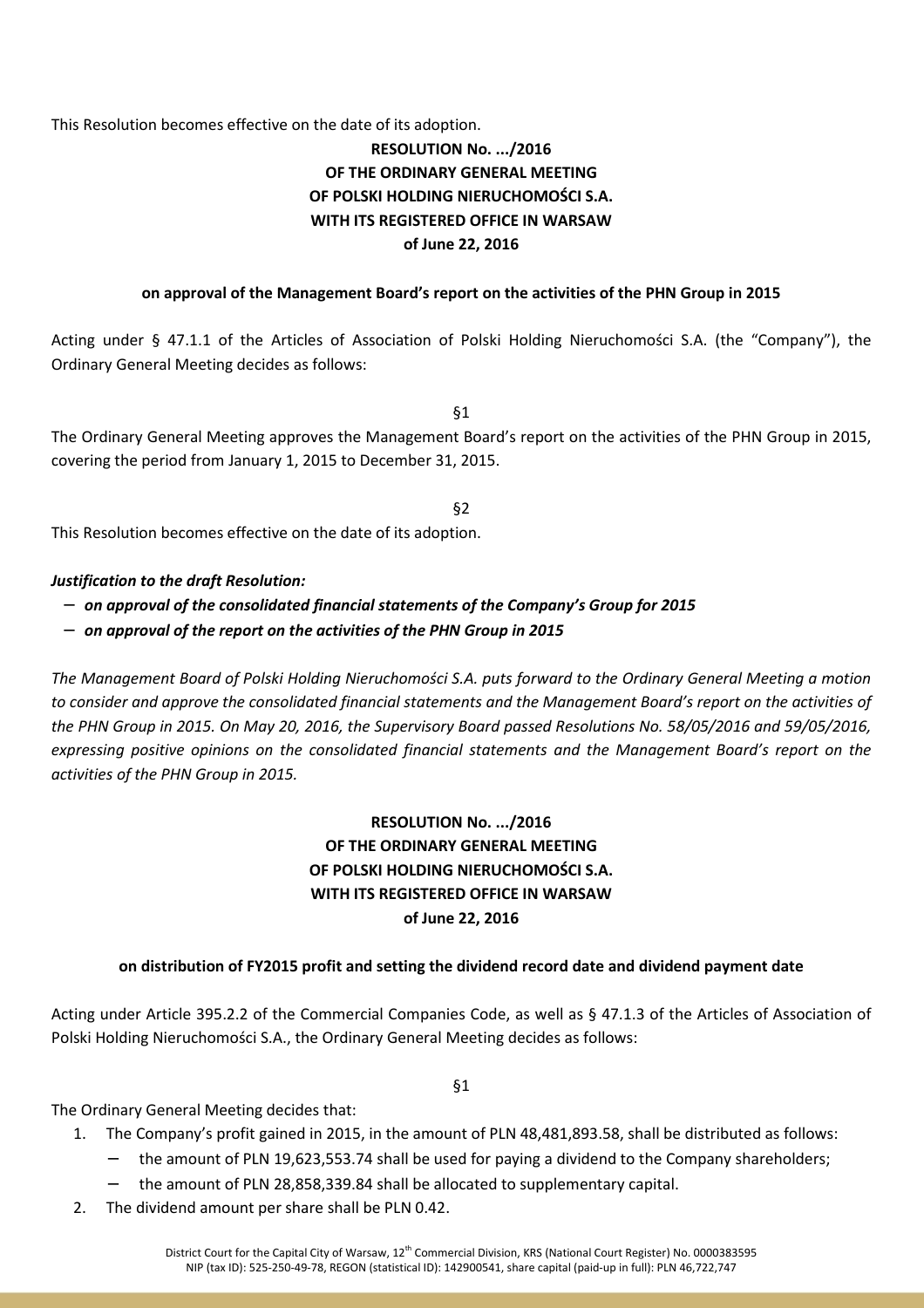§ 2

The dividend record date is set as ....., 2016, and the dividend payment date is set as ...., 2016.

§3

This Resolution becomes effective on the date of its adoption.

#### *Justification to the draft Resolution:*

*The Management Board, when applying for allocating from the net profit: PLN 19,623,553.74 for paying a dividend to the Company shareholders, in the amount of PLN 0.42 per share, and PLN 28,858,339.84 for supplementary capital, took into consideration the intention, declared in PHN S.A. strategy, to share the growth of the Company's value with its shareholders in the form of dividend, and took account of the Group's present financial standing and planned cash flows, including the expected investment plans and the possibility of obtaining financing for their implementation. On May 20, 2016, the Supervisory Board passed Resolution No. 57/05/2016, expressing a positive opinion on the Management Board's proposal of distribution of profit for 2015.*

## **RESOLUTION No. .../2016 OF THE ORDINARY GENERAL MEETING OF POLSKI HOLDING NIERUCHOMOŚCI S.A. WITH ITS REGISTERED OFFICE IN WARSAW of June 22, 2016**

### **on granting discharge to Mr. Mateusz Matejewski, Member of the Supervisory Board, for fulfillment of his duties as Vice-President of the Company's Management Board**

Acting under Article 393.1 and Article 395.2.3 of the Commercial Companies Code, as well as § 47.1.2 of the Articles of Association of Polski Holding Nieruchomości S.A. (the "Company"), the Ordinary General Meeting decides as follows:

§1

The Ordinary General Meeting grants to Mr. Mateusz Matejewski, Member of the Supervisory Board, discharge for fulfillment of his duties as temporary Vice-President of the Company's Management Board during the period from January 1, 2015 to January 21, 2015.

§2

This Resolution becomes effective on the date of its adoption.

### **RESOLUTION No. .../2016 OF THE ORDINARY GENERAL MEETING OF POLSKI HOLDING NIERUCHOMOŚCI S.A. WITH ITS REGISTERED OFFICE IN WARSAW of June 22, 2016**

**on granting discharge to Ms. Izabela Felczak-Poturnicka, Member of the Supervisory Board, for fulfillment of her duties as President of the Company's Management Board**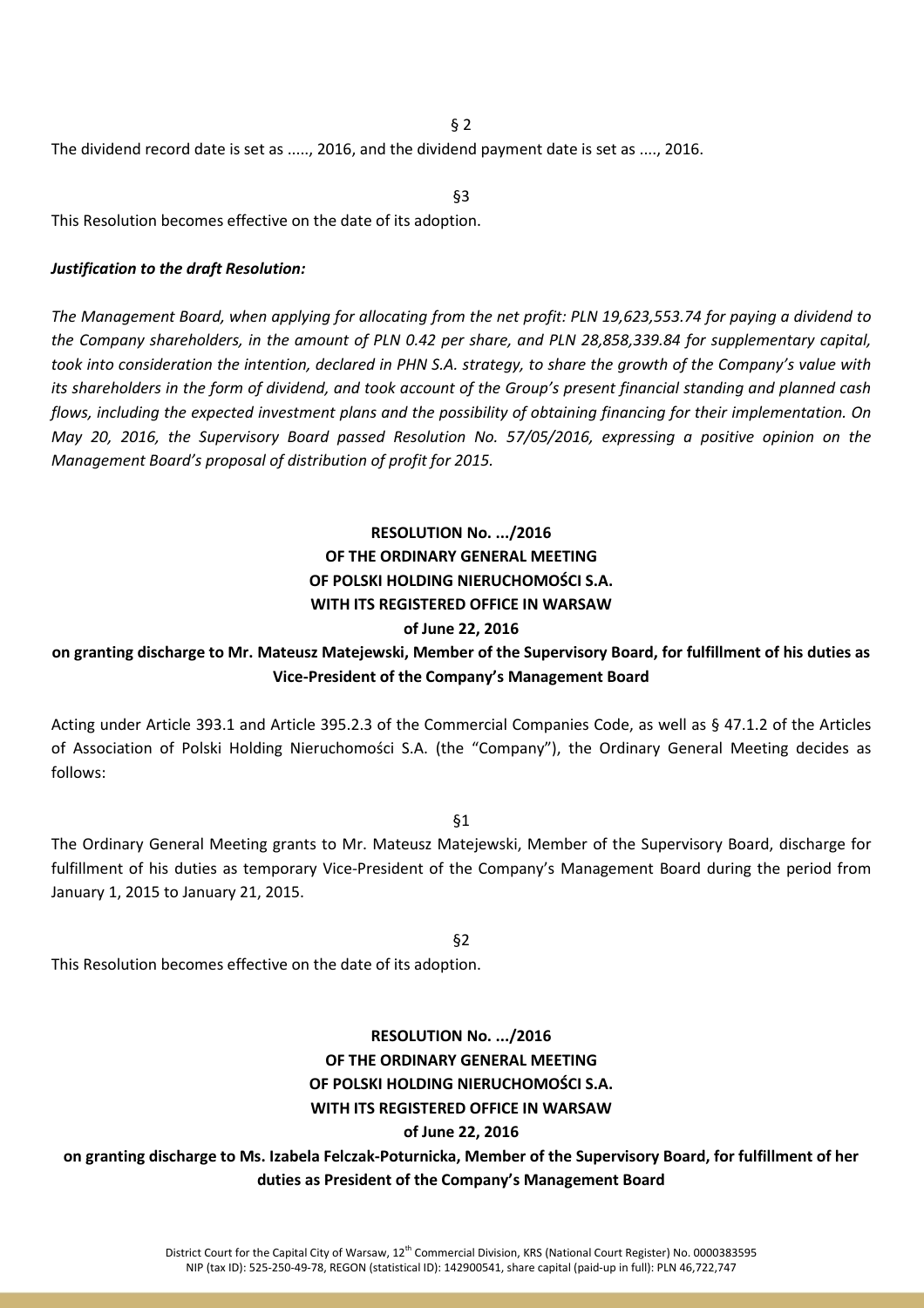Acting under Article 393.1 and Article 395.2.3 of the Commercial Companies Code, as well as § 47.1.2 of the Articles of Association of Polski Holding Nieruchomości S.A. (the "Company"), the Ordinary General Meeting decides as follows:

§1

The Ordinary General Meeting grants to Ms. Felczak-Poturnicka, Member of the Supervisory Board, discharge for fulfillment of her duties as temporary President of the Company's Management Board during the period from December 21, 2015 to December 31, 2015.

§2

This Resolution becomes effective on the date of its adoption.

## **RESOLUTION No. .../2016 OF THE ORDINARY GENERAL MEETING OF POLSKI HOLDING NIERUCHOMOŚCI S.A. WITH ITS REGISTERED OFFICE IN WARSAW of June 22, 2016**

### **on granting discharge to Mr. Zbigniew Kulewicz, Member of the Supervisory Board, for fulfillment of his duties as Vice-President of the Company's Management Board**

Acting under Article 393.1 and Article 395.2.3 of the Commercial Companies Code, as well as § 47.1.2 of the Articles of Association of Polski Holding Nieruchomości S.A. (the "Company"), the Ordinary General Meeting decides as follows:

§1

The Ordinary General Meeting grants to Mr. Zbigniew Kulewicz, Member of the Supervisory Board, discharge for fulfillment of his duties as temporary Vice-President of the Company's Management Board during the period from December 21, 2015 to December 31, 2015.

§2

This Resolution becomes effective on the date of its adoption.

# **RESOLUTION No. .../2016 OF THE ORDINARY GENERAL MEETING OF POLSKI HOLDING NIERUCHOMOŚCI S.A. WITH ITS REGISTERED OFFICE IN WARSAW of June 22, 2016**

# **on granting discharge to Mr. Mateusz Matejewski for fulfillment of his duties as a Member of the Company's Management Board in the financial year 2015**

Acting under Article 393.1 and Article 395.2.3 of the Commercial Companies Code, as well as § 47.1.2 of the Articles of Association of Polski Holding Nieruchomości S.A. (the "Company"), the Ordinary General Meeting decides as follows: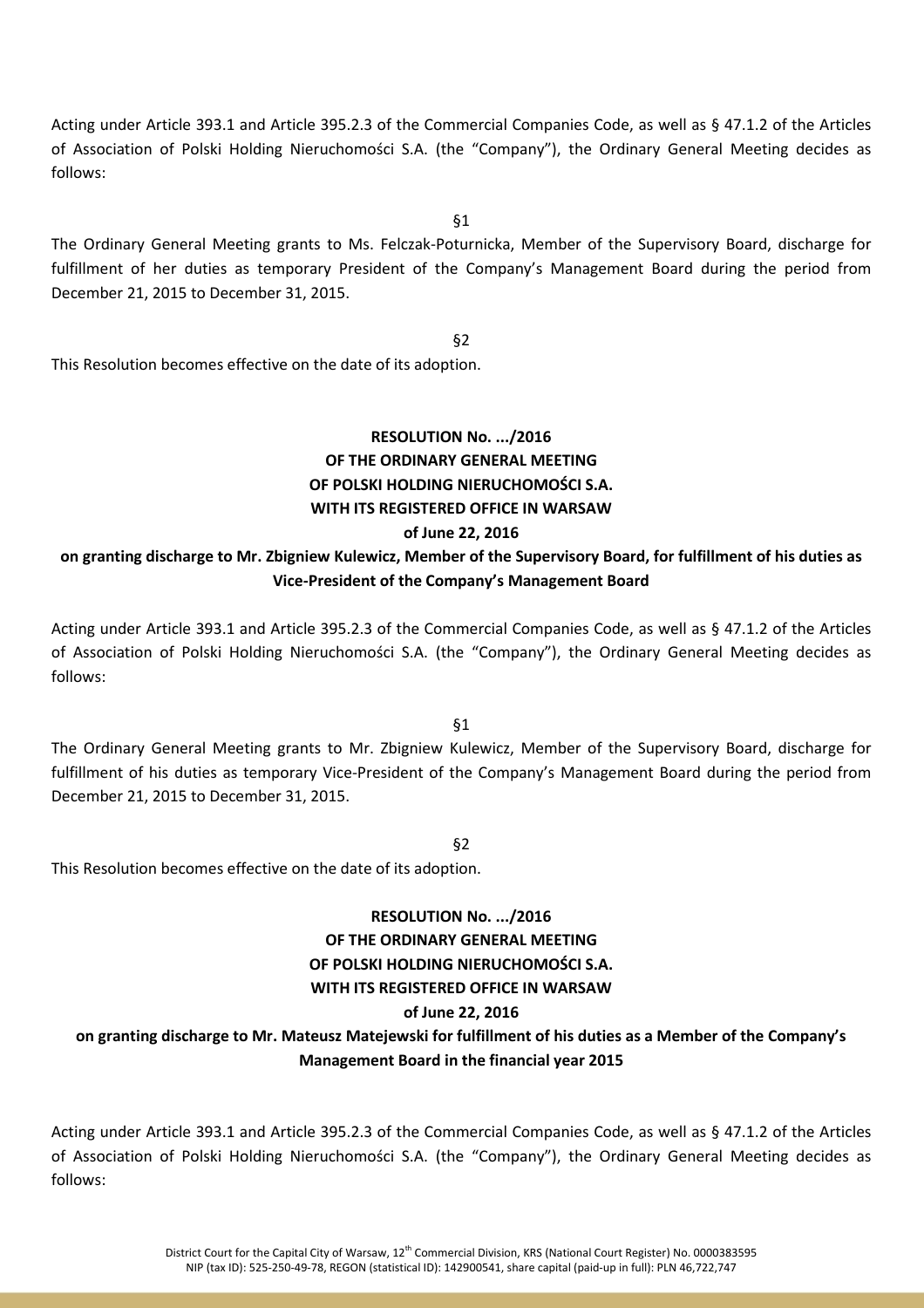§1

The Ordinary General Meeting grants to Mr. Mateusz Matejewski discharge for fulfillment of his duties as Vice-President of the Company's Management Board during the period from February 6, 2015 to December 21, 2015.

§2

This Resolution becomes effective on the date of its adoption.

## **RESOLUTION No. .../2016 OF THE ORDINARY GENERAL MEETING OF POLSKI HOLDING NIERUCHOMOŚCI S.A. WITH ITS REGISTERED OFFICE IN WARSAW of June 22, 2016**

### **on granting discharge to Mr. Włodzimierz Stasiak for fulfillment of his duties as a Member of the Company's Management Board in the financial year 2015**

Acting under Article 393.1 and Article 395.2.3 of the Commercial Companies Code, as well as § 47.1.2 of the Articles of Association of Polski Holding Nieruchomości S.A., the Ordinary General Meeting decides as follows:

§1

The Ordinary General Meeting grants to Mr. Włodzimierz Stasiak discharge for fulfillment of his duties as a Member of the Management Board for Finance, during the period from January 1, 2015 to December 21, 2015.

§2

This Resolution becomes effective on the date of its adoption.

## **RESOLUTION No. .../2016 OF THE ORDINARY GENERAL MEETING OF POLSKI HOLDING NIERUCHOMOŚCI S.A. WITH ITS REGISTERED OFFICE IN WARSAW of June 22, 2016**

### **on granting discharge to Mr. Artur Lebiedziński for fulfillment of his duties as a Member of the Company's Management Board in the financial year 2015**

Acting under Article 393.1 and Article 395.2.3 of the Commercial Companies Code, as well as § 47.1.2 of the Articles of Association of Polski Holding Nieruchomości S.A., the Ordinary General Meeting decides as follows:

§1

The Ordinary General Meeting grants to Mr. Artur Lebiedziński discharge for fulfillment of his duties as President of the Management Board during the period from January 1, 2015 to December 21, 2015.

§2

This Resolution becomes effective on the date of its adoption.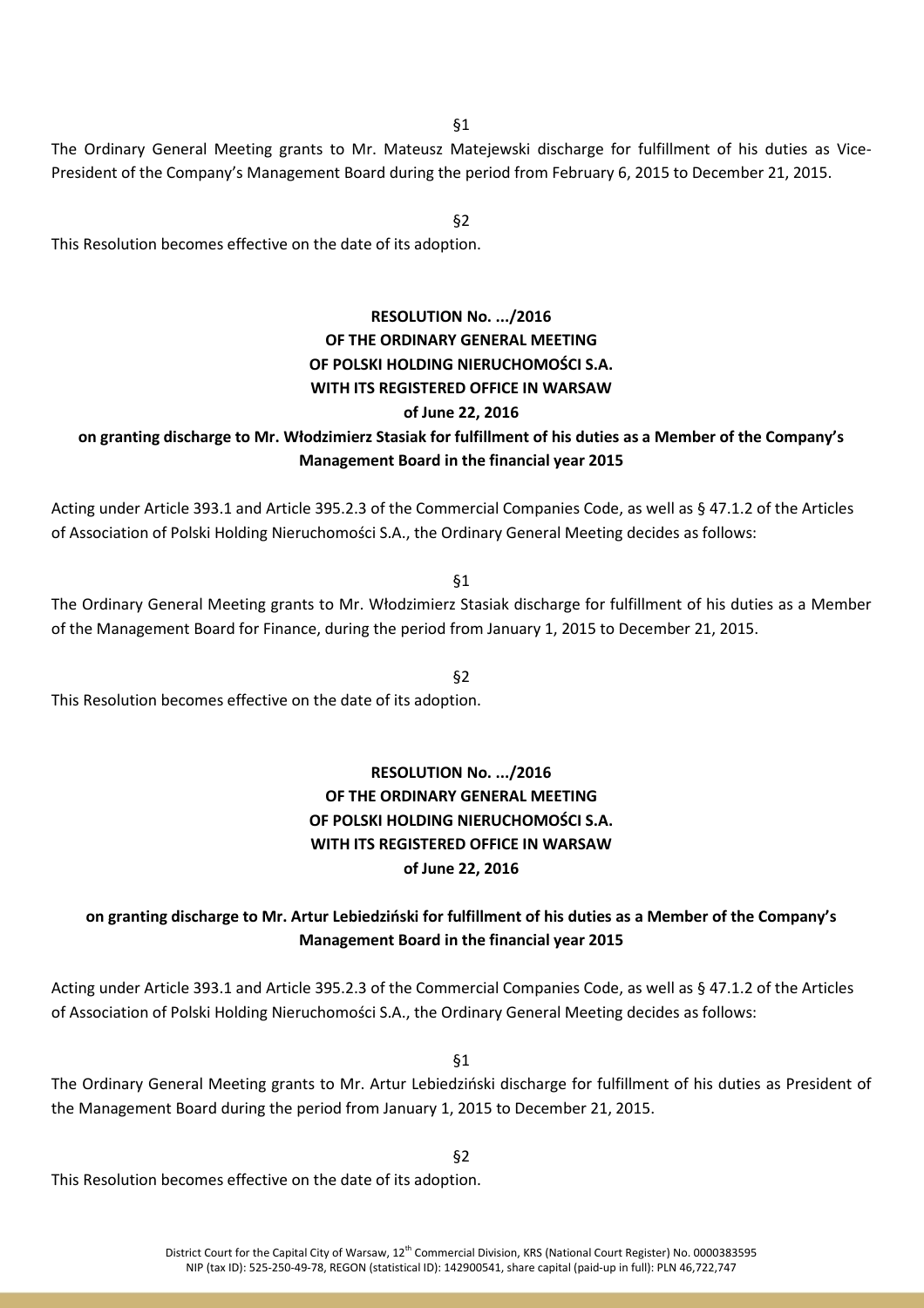#### *Justification to the draft Resolutions on granting discharge to the Management Board Members:*

*The Resolutions on granting discharge to the Management Board Members are passed under Article 395.2.3 of the Commercial Companies Code, as well as § 47.1.2 of the Articles of Association of Polski Holding Nieruchomości S.A., and are typical resolutions adopted by the Ordinary General Meeting. The Supervisory Board, in its Resolutions No. 62,66,67/05/2016 of May 20, 2016, recommended granting discharge to the Management Board Members.* 

# **RESOLUTION No. .../2016 OF THE ORDINARY GENERAL MEETING OF POLSKI HOLDING NIERUCHOMOŚCI S.A. WITH ITS REGISTERED OFFICE IN WARSAW of June 22, 2016**

### **on granting discharge to Mr. Krzysztof Melnarowicz for fulfillment of his duties as a Member of the Company's Supervisory Board in the financial year 2015**

Acting under Article 393.1 and Article 395.2.3 of the Commercial Companies Code, as well as § 47.1.2 of the Articles of Association of Polski Holding Nieruchomości S.A., the Ordinary General Meeting decides as follows:

§1

The Ordinary General Meeting grants to Mr. Krzysztof Melnarowicz discharge for fulfillment of his duties in the Supervisory Board during the period from January 1, 2015 to December 31, 2015.

§2

This Resolution becomes effective on the date of its adoption.

# **RESOLUTION No. .../2016 OF THE ORDINARY GENERAL MEETING OF POLSKI HOLDING NIERUCHOMOŚCI S.A. WITH ITS REGISTERED OFFICE IN WARSAW of June 22, 2016**

### **on granting discharge to Mr. Antoni Leonik for fulfillment of his duties as a Member of the Company's Supervisory Board in the financial year 2015**

Acting under Article 393.1 and Article 395.2.3 of the Commercial Companies Code, as well as § 47.1.2 of the Articles of Association of Polski Holding Nieruchomości S.A., the Ordinary General Meeting decides as follows:

§1

The Ordinary General Meeting grants to Mr. Antoni Leonik discharge for fulfillment of his duties in the Supervisory Board during the period from January 1, 2015 to July 28, 2015.

§2

This Resolution becomes effective on the date of its adoption.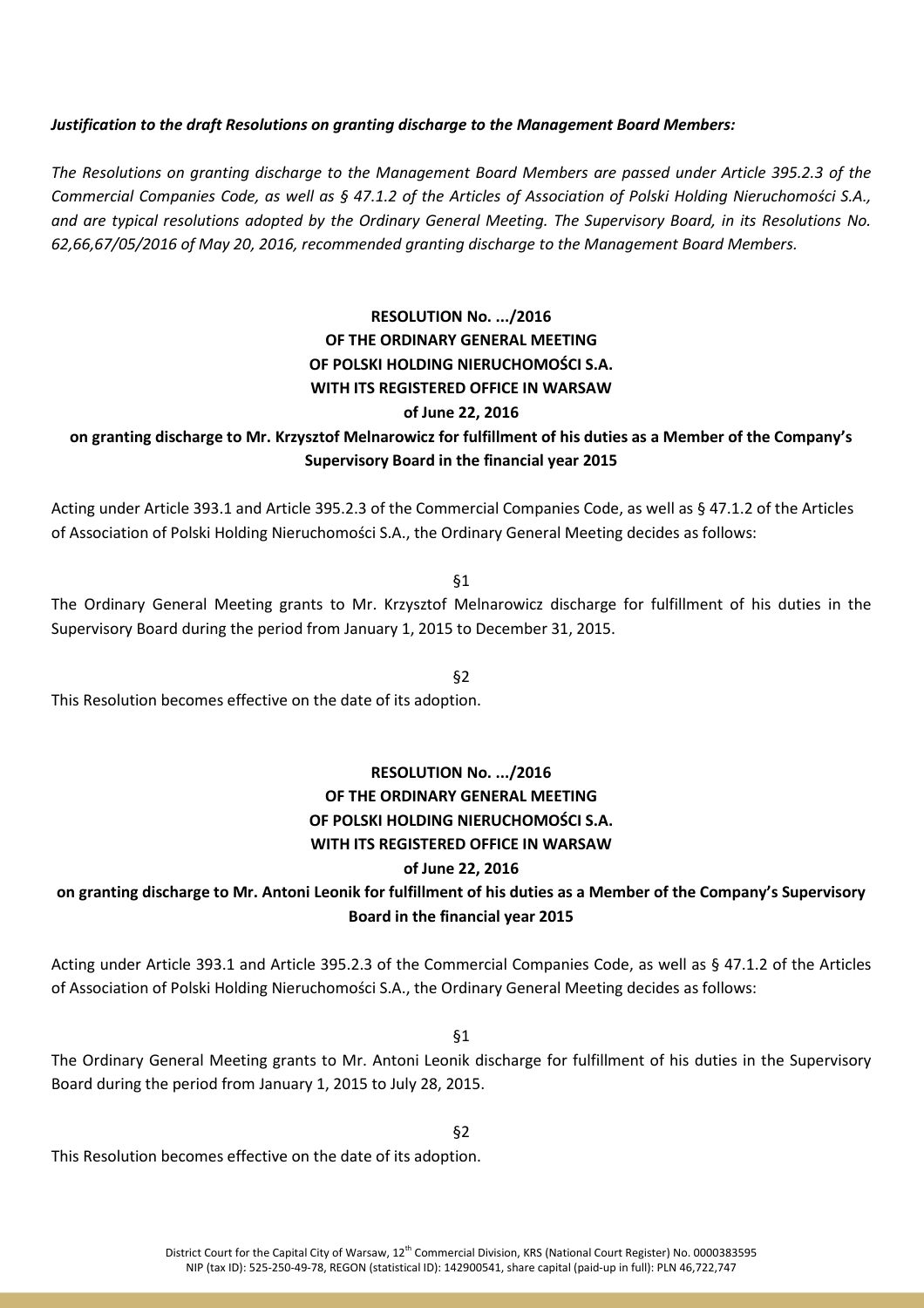#### **RESOLUTION No. .../2016**

**OF THE ORDINARY GENERAL MEETING**

#### **OF POLSKI HOLDING NIERUCHOMOŚCI S.A.**

#### **WITH ITS REGISTERED OFFICE IN WARSAW**

#### **of June 22, 2016**

### **on granting discharge to Ms. Marzena Kusio for fulfillment of her duties as a Member of the Company's Supervisory Board in the financial year 2015**

Acting under Article 393.1 and Article 395.2.3 of the Commercial Companies Code, as well as § 47.1.2 of the Articles of Association of Polski Holding Nieruchomości S.A., the Ordinary General Meeting decides as follows:

§1

The Ordinary General Meeting grants to Ms. Marzena Kusio discharge for fulfillment of her duties in the Supervisory Board during the period from January 1, 2015 to December 31, 2015.

§2

This Resolution becomes effective on the date of its adoption.

## **RESOLUTION No. .../2016 OF THE ORDINARY GENERAL MEETING OF POLSKI HOLDING NIERUCHOMOŚCI S.A. WITH ITS REGISTERED OFFICE IN WARSAW**

#### **of June 22, 2016**

# **on granting discharge to Mr. Józef Banach for fulfillment of his duties as a Member of the Company's Supervisory Board in the financial year 2015**

Acting under Article 393.1 and Article 395.2.3 of the Commercial Companies Code, as well as § 47.1.2 of the Articles of Association of Polski Holding Nieruchomości S.A., the Ordinary General Meeting decides as follows:

§1

The Ordinary General Meeting grants to Mr. Józef Banach discharge for fulfillment of his duties in the Supervisory Board during the period from January 1, 2015 to June 24, 2015.

§2

This Resolution becomes effective on the date of its adoption.

## **RESOLUTION No. .../2016 OF THE ORDINARY GENERAL MEETING OF POLSKI HOLDING NIERUCHOMOŚCI S.A. WITH ITS REGISTERED OFFICE IN WARSAW of June 22, 2016**

# **on granting discharge to Ms. Izabela Felczak-Poturnicka for fulfillment of her duties as a Member of the Company's Supervisory Board in the financial year 2015**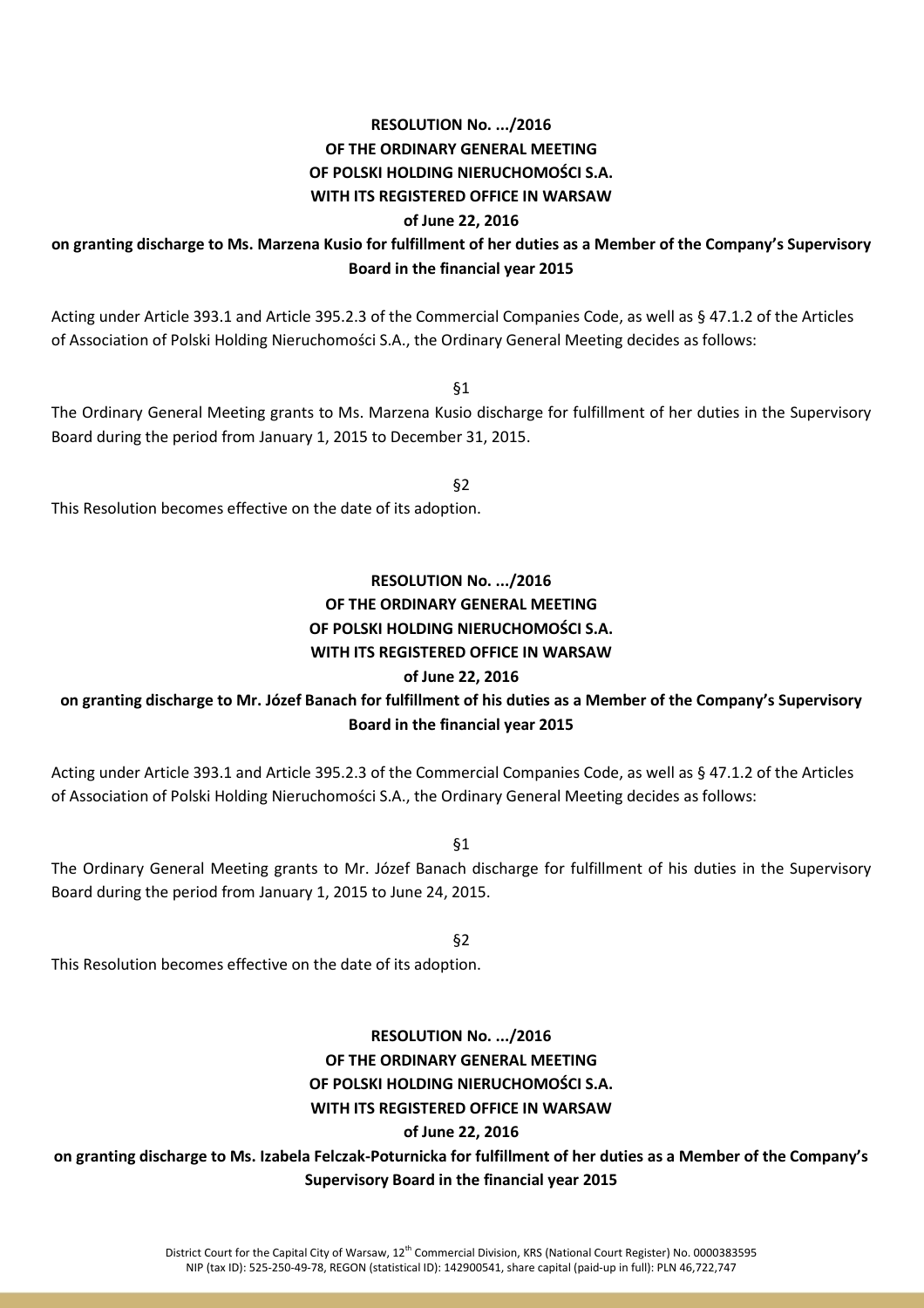Acting under Article 393.1 and Article 395.2.3 of the Commercial Companies Code, as well as § 47.1.2 of the Articles of Association of Polski Holding Nieruchomości S.A., the Ordinary General Meeting decides as follows:

§1

The Ordinary General Meeting grants to Ms. Izabela Felczak-Poturnicka discharge for fulfillment of her duties in the Supervisory Board during the period from January 1, 2015 to December 31, 2015.

§2

This Resolution becomes effective on the date of its adoption.

# **RESOLUTION No. .../2016 OF THE ORDINARY GENERAL MEETING OF POLSKI HOLDING NIERUCHOMOŚCI S.A. WITH ITS REGISTERED OFFICE IN WARSAW of June 22, 2016**

# **on granting discharge to Mr. Mateusz Matejewski for fulfillment of his duties as a Member of the Company's Supervisory Board in the financial year 2015**

Acting under Article 393.1 and Article 395.2.3 of the Commercial Companies Code, as well as § 47.1.2 of the Articles of Association of Polski Holding Nieruchomości S.A., the Ordinary General Meeting decides as follows:

§1

The Ordinary General Meeting grants to Mr. Mateusz Matejewski discharge for fulfillment of his duties in the Supervisory Board during the period from January 1, 2015 to February 6, 2015.

§2

This Resolution becomes effective on the date of its adoption.

## **RESOLUTION No. .../2016 OF THE ORDINARY GENERAL MEETING OF POLSKI HOLDING NIERUCHOMOŚCI S.A. WITH ITS REGISTERED OFFICE IN WARSAW of June 22, 2016**

# **on granting discharge to Mr. Marcin Marczuk for fulfillment of his duties as a Member of the Company's Supervisory Board in the financial year 2015**

Acting under Article 393.1 and Article 395.2.3 of the Commercial Companies Code, as well as § 47.1.2 of the Articles of Association of Polski Holding Nieruchomości S.A., the Ordinary General Meeting decides as follows:

§1

The Ordinary General Meeting grants to Mr. Marcin Marczuk discharge for fulfillment of his duties in the Supervisory Board during the period from January 1, 2015 to December 31, 2015.

§2

This Resolution becomes effective on the date of its adoption.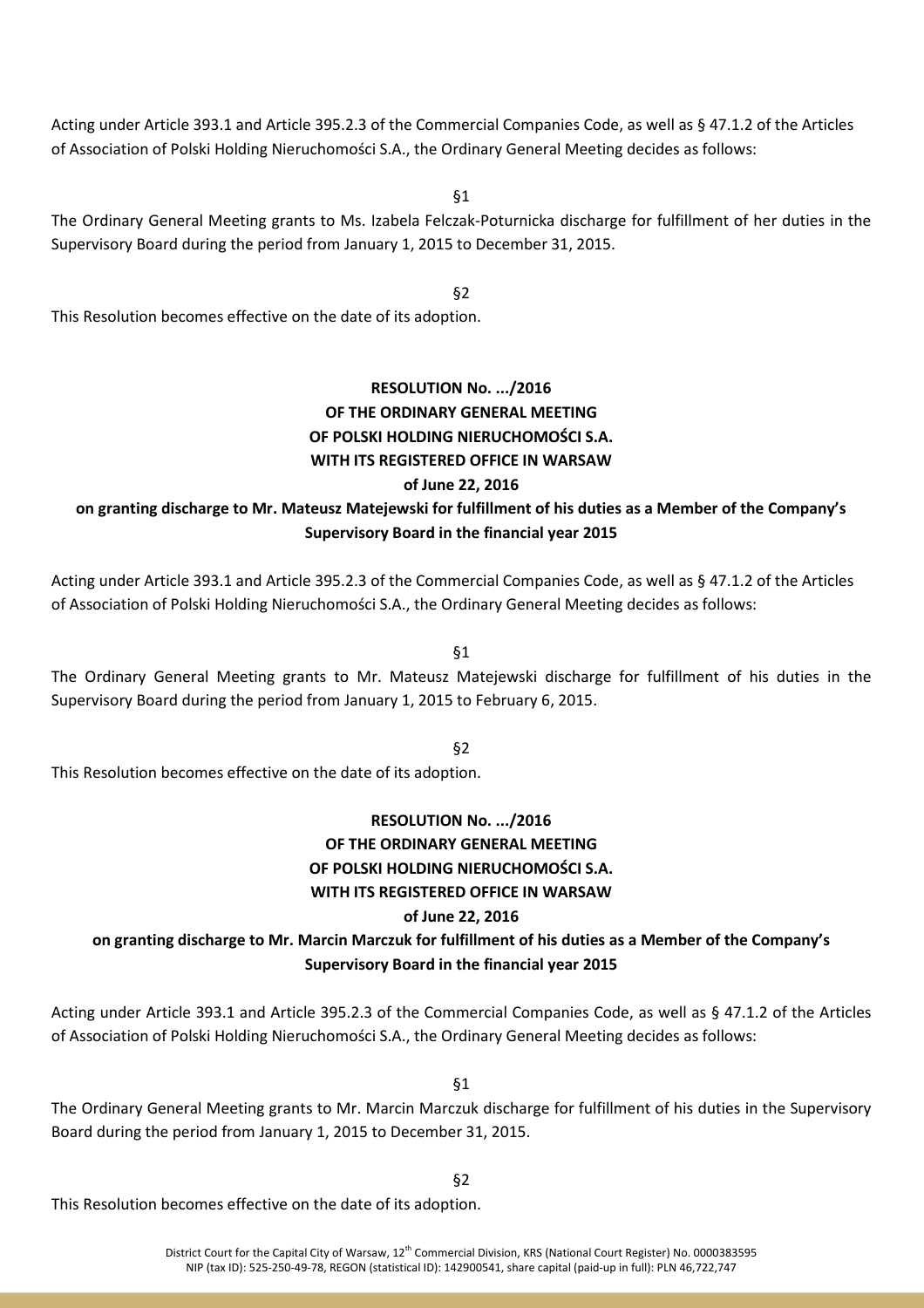# **RESOLUTION No. .../2016**

**OF THE ORDINARY GENERAL MEETING**

### **OF POLSKI HOLDING NIERUCHOMOŚCI S.A.**

#### **WITH ITS REGISTERED OFFICE IN WARSAW**

#### **of June 22, 2016**

## **on granting discharge to Mr. Bartłomiej Prus for fulfillment of his duties as a Member of the Company's Supervisory Board in the financial year 2015**

Acting under Article 393.1 and Article 395.2.3 of the Commercial Companies Code, as well as § 47.1.2 of the Articles of Association of Polski Holding Nieruchomości S.A., the Ordinary General Meeting decides as follows:

§1

The Ordinary General Meeting grants to Mr. Bartłomiej Prus discharge for fulfillment of his duties in the Supervisory Board during the period from July 28, 2015 to December 31, 2015.

§2

This Resolution becomes effective on the date of its adoption.

# **RESOLUTION No. .../2016 OF THE ORDINARY GENERAL MEETING OF POLSKI HOLDING NIERUCHOMOŚCI S.A. WITH ITS REGISTERED OFFICE IN WARSAW**

### **of June 22, 2016**

# **on granting discharge to Mr. Tomasz Zganiacz for fulfillment of his duties as a Member of the Company's Supervisory Board in the financial year 2015**

Acting under Article 393.1 and Article 395.2.3 of the Commercial Companies Code, as well as § 47.1.2 of the Articles of Association of Polski Holding Nieruchomości S.A., the Ordinary General Meeting decides as follows:

§1

The Ordinary General Meeting grants to Mr. Tomasz Zganiacz discharge for fulfillment of his duties in the Supervisory Board during the period from September 2, 2015 to November 30, 2015.

§2

This Resolution becomes effective on the date of its adoption.

## **RESOLUTION No. .../2016 OF THE ORDINARY GENERAL MEETING OF POLSKI HOLDING NIERUCHOMOŚCI S.A. WITH ITS REGISTERED OFFICE IN WARSAW of June 22, 2016**

**on granting discharge to Ms. Barbara Karczyńska for fulfillment of her duties as a Member of the Company's Supervisory Board in the financial year 2015**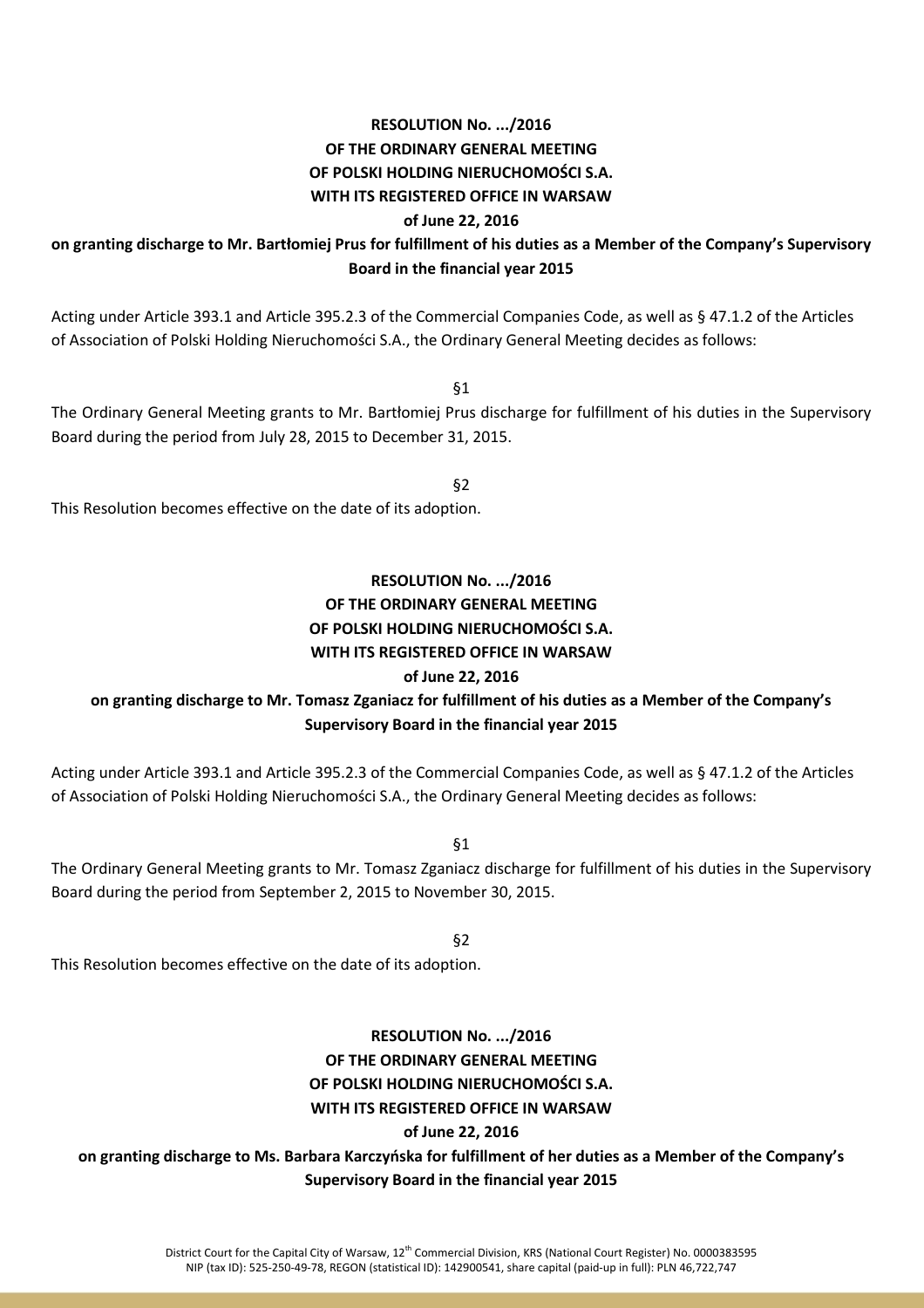Acting under Article 393.1 and Article 395.2.3 of the Commercial Companies Code, as well as § 47.1.2 of the Articles of Association of Polski Holding Nieruchomości S.A., the Ordinary General Meeting decides as follows:

§1

The Ordinary General Meeting grants to Ms. Barbara Karczyńska discharge for fulfillment of her duties in the Supervisory Board during the period from July 28, 2015 to September 2, 2015.

§2

This Resolution becomes effective on the date of its adoption.

# **RESOLUTION No. .../2016 OF THE ORDINARY GENERAL MEETING OF POLSKI HOLDING NIERUCHOMOŚCI S.A. WITH ITS REGISTERED OFFICE IN WARSAW of June 22, 2016**

# **on granting discharge to Mr. Zbigniew Kulewicz for fulfillment of his duties as a Member of the Company's Supervisory Board in the financial year 2015**

Acting under Article 393.1 and Article 395.2.3 of the Commercial Companies Code, as well as § 47.1.2 of the Articles of Association of Polski Holding Nieruchomości S.A., the Ordinary General Meeting decides as follows:

§1

The Ordinary General Meeting grants to Mr. Zbigniew Kulewicz discharge for fulfillment of his duties in the Supervisory Board during the period from December 21, 2015 to December 31, 2015.

§2

This Resolution becomes effective on the date of its adoption.

### *Justification to the draft Resolutions on granting discharge to the Supervisory Board members:*

*The Resolutions on granting discharge to the Supervisory Board members are passed under Article 395.2.3 of the Commercial Companies Code, as well as § 47.1.2 of the Articles of Association of Polski Holding Nieruchomości S.A., and are typical resolutions adopted by the Ordinary General Meeting.* 

> **RESOLUTION No. .../2016 OF THE ORDINARY GENERAL MEETING OF POLSKI HOLDING NIERUCHOMOŚCI S.A. WITH ITS REGISTERED OFFICE IN WARSAW of June 22, 2016**

#### **on changes to the composition of the Company's Supervisory Board**

Acting under § 47.2.1 of the Articles of Association of Polski Holding Nieruchomości S.A., the Ordinary General Meeting decides as follows: